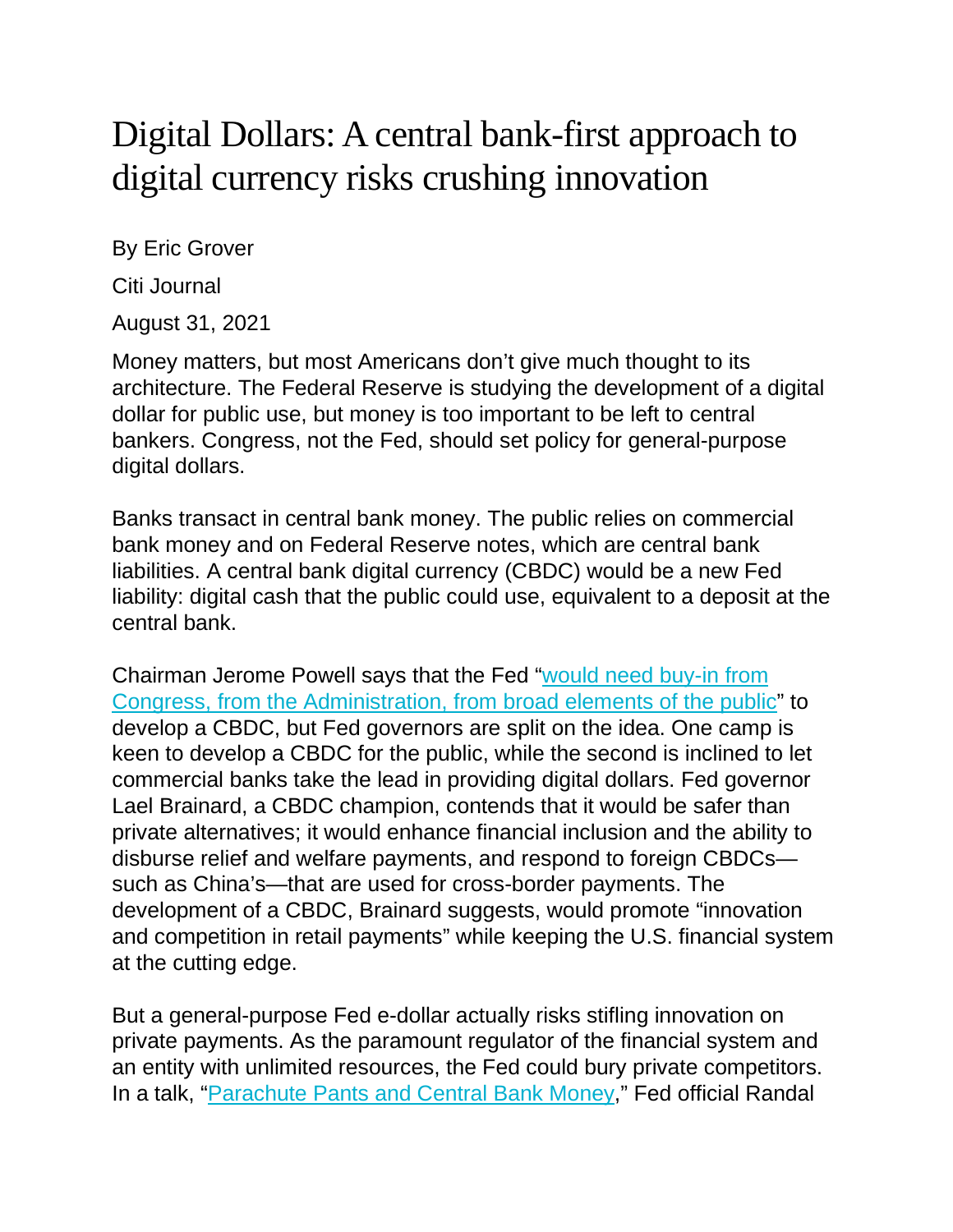Quarles questioned the need for a CBDC, highlighted the risks, and reminded us of commercial banks' history serving consumers and businesses. In another thoughtful [talk,](https://www.federalreserve.gov/newsevents/speech/waller20210805a.htm) Fed governor Christopher Waller expressed skepticism toward the case for a general-purpose CBDC. As Quarles and Waller argue, Fed e-dollars aren't necessary to defend the dollar's reserve-currency status or to reduce the number of unbanked households, the percentage of which has been falling. And of the 5.4 percent of households that remained unbanked in 2019, about 75 [percent](https://www.fdic.gov/analysis/household-survey/2019report.pdf) said that they don't want a bank [account.](https://www.fdic.gov/analysis/household-survey/2019report.pdf)

CBDC advocates warn of the threat from China's digital yuan, which Beijing is piloting in ten cities. But the dollar's status as the world's reserve currency won't be challenged by the lack of a CBDC. Dollar reserves and dollar-denominated foreign debt and trade are already electronic. Moreover, it's unlikely that non-Chinese businesses would find transacting using PBOC accounts attractive.

The private sector has a rich history innovating in payments and money. In the tenth and eleventh centuries, Chinese merchants created the first general-circulating paper currency. In the golden age of banking innovation, from the tail end of the seventeenth century to the early nineteenth century, Scottish banks pioneered interbank clearing of banknotes. More recently, banks created such global payment networks as Mastercard, Visa, and Swift, and the private sector developed person-to-person payment systems, such as Venmo, Square, and Zelle; digital wallets, such as PayPal, Apple Pay, and Google Pay; and cryptocurrencies, such as Bitcoin, Ether, and XRP.

Indeed, innovation in digital dollars is already happening. Circle's USD Coin and Tether's USDT are stablecoins—digital tokens, backed by dollars and dollar-denominated assets on account at regulated banks. To date, they've largely been used to trade in and out of cryptocurrencies. Chase and Signature Bank offer limited-purpose stablecoins that support instant payments between their business clients. Facebook's Diem, a dollar stablecoin, has a plausible path to widespread adoption. Banks could provide dollar stablecoins for public use; they'd be commercial-bank liabilities, not central-bank liabilities, but as a practical matter they'd be digital money.